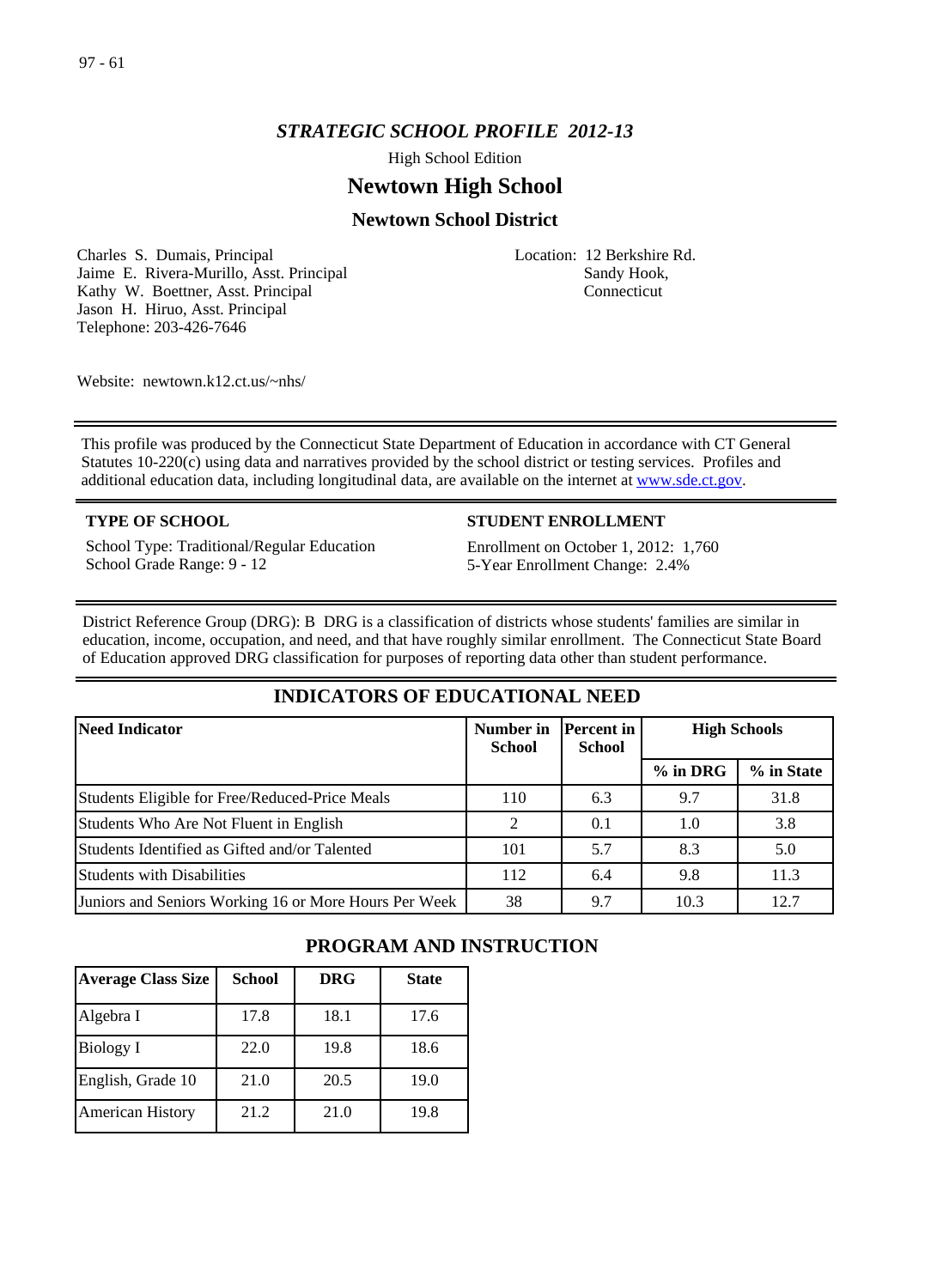| <b>Instructional Time</b>   | <b>School</b> | <b>State High Schools</b> |
|-----------------------------|---------------|---------------------------|
| Total Days per Year         | 183           | 181                       |
| <b>Total Hours per Year</b> | 970           | 1.027                     |

State law requires that at least 180 days of school and 900 hours of instruction be offered to students in high school grades.

**Minimum Graduation Credits** The state requires a minimum of 20 credits for graduation.

| Lunch<br>An average of 30 minutes is           | % Juniors and Seniors Enrolled in a<br><b>Course or Courses for College Credit</b> | <b>School</b> | <b>State</b> |              |
|------------------------------------------------|------------------------------------------------------------------------------------|---------------|--------------|--------------|
| provided for lunch during full<br>school days. | During the 2011-12 School Year                                                     |               | 53.1         | 36.2         |
| <b>Minimum Graduation Credits</b>              | <b>Total Number of Credits</b>                                                     | <b>School</b> | <b>DRG</b>   | <b>State</b> |

| <b>Total Number of Credits</b><br><b>Required for Graduation</b> | School | DKG  | State |
|------------------------------------------------------------------|--------|------|-------|
| <b>Required for Class of 2012</b>                                | 20.0   | 21.9 | 23.8  |

| % of Class of 2012 Graduates who Took Higher<br><b>Level Courses or Earned More Credits in</b><br><b>Selected Subjects than Required by the State</b><br>for Graduation | <b>School</b> | <b>State</b> |
|-------------------------------------------------------------------------------------------------------------------------------------------------------------------------|---------------|--------------|
| Algebra I or Equivalent                                                                                                                                                 | 79.9          | 92.0         |
| Chemistry                                                                                                                                                               | 90.7          | 73.8         |
| 4 or More Credits in Mathematics                                                                                                                                        | 62.4          | 67.0         |
| 3 or More Credits in Science                                                                                                                                            | 68.9          | 88.3         |
| 4 or More Credits in Social Studies                                                                                                                                     | 63.9          | 58.3         |
| Credit for Level 3 or Higher in a World Language                                                                                                                        | 69.7          | 61.1         |
| 2 or More Credits in Vocational Education                                                                                                                               | 51.9          | 57.1         |
| 2 or More Credits in the Arts                                                                                                                                           | 36.3          | 40.5         |

## **Class of 2012**

This school required more than the state minimum number of credits for graduation in physical education

| <b>Special Programs</b><br><b>School</b>                                                           |      | <b>High Schools</b> |              |
|----------------------------------------------------------------------------------------------------|------|---------------------|--------------|
|                                                                                                    |      | <b>DRG</b>          | <b>State</b> |
| % of Students in Bilingual Education Program or Receiving<br>English as a Second Language Services | 0.1  | 0.9                 | 3.6          |
| 1% of Gifted and/or Talented Students Who Received Services                                        | 0.0  | 51.5                | 30.2         |
| % of Special Education Students Who Spent Over 79% of Their<br>Time with Their Non-Disabled Peers: | 95.5 | 74.5                | 72.5         |

| <b>LIBRARY AND</b><br><b>COMPUTERS</b>                             | <b>Instructional Computers and Library</b><br><b>Materials</b> | <b>School</b> |            | <b>High Schools</b> |
|--------------------------------------------------------------------|----------------------------------------------------------------|---------------|------------|---------------------|
|                                                                    |                                                                |               | <b>DRG</b> | <b>State</b>        |
| Free on-line access to<br>periodicals, newspapers,                 | # of Students Per Computer                                     | 3.4           | 2.3        | 2.1                 |
| and other resources is                                             | % of Computers with Internet Access                            | 100.0         | 100.0      | 98.6                |
| available to all<br>Connecticut schools<br>through the Connecticut | % of Computers that are High or Moderate<br>Power              | 100.0         | 99.9       | 99.0                |
| Digital Library at                                                 | # of Print Volumes Per Student*                                | 11.4          | 14.7       | 16.0                |
| www.iconn.org.                                                     | # of Print Periodical Subscriptions                            | 57            | 51         | 34                  |

\*Because a certain number of volumes are needed for a library of adequate breadth and depth, a small school may need a higher number of volumes per student.

#### **Interactive Distance Learning:**

This school does not utilize interactive distance learning. Interactive distance learning ranges from on-line courses with student-instructor interaction via the internet to live classroom interactions through two-way audio and video transmissions. Statewide, 42.4% of high schools in the state utilize interactive distance learning.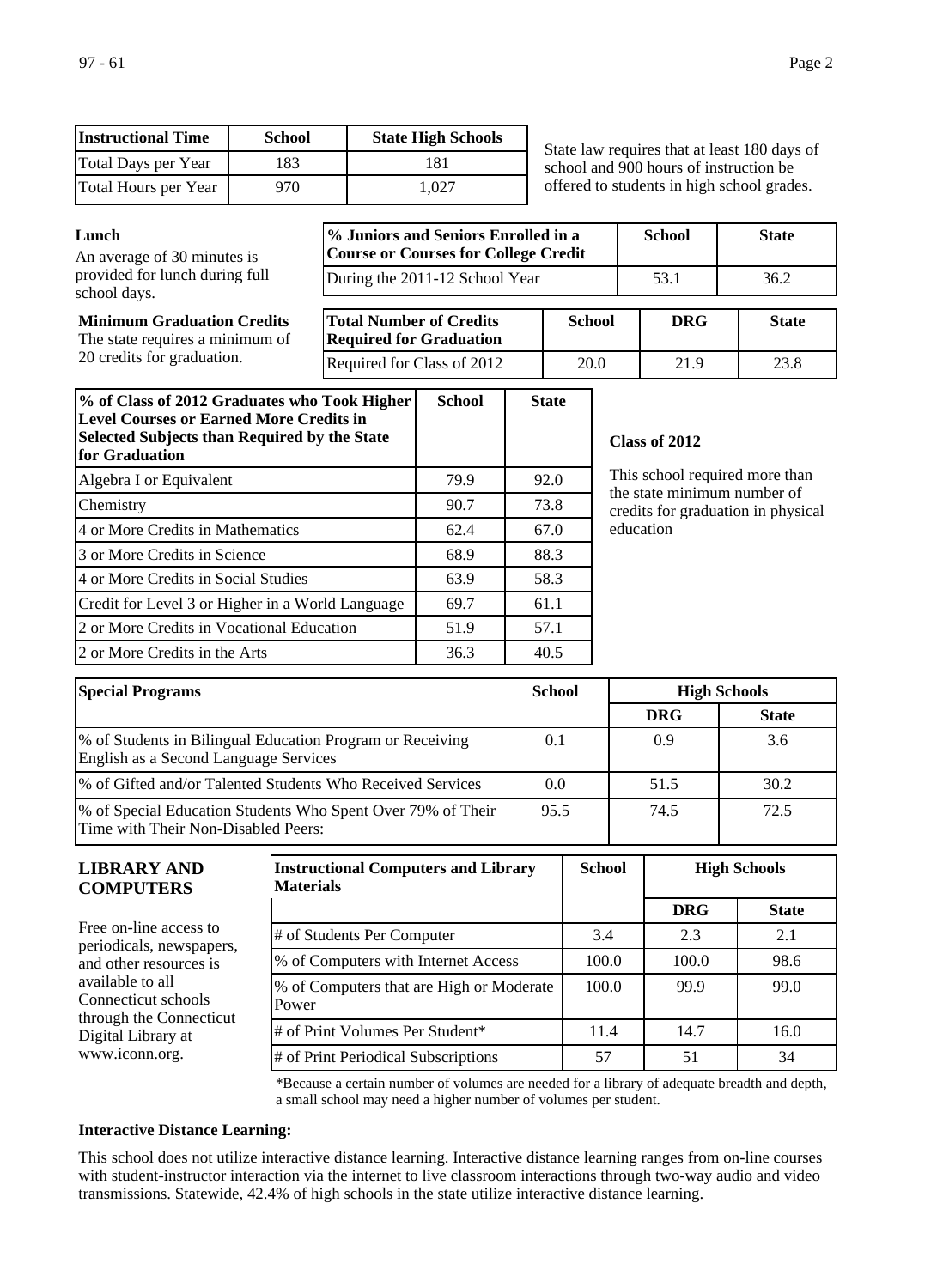## **SCHOOL STAFF**

|                                                                                 | <b>Full-Time Equivalent Count of School Staff</b>            |        | In the full-ti                |
|---------------------------------------------------------------------------------|--------------------------------------------------------------|--------|-------------------------------|
| <b>General Education:</b>                                                       | <b>Teachers and Instructors</b>                              | 113.73 | equivalent of                 |
|                                                                                 | Paraprofessional Instructional Assistants                    | 4.90   | staff membe<br>working par    |
| <b>Special Education:</b>                                                       | <b>Teachers and Instructors</b>                              | 12.02  | the school a                  |
|                                                                                 | Paraprofessional Instructional Assistants                    | 11.60  | counted as a<br>of full-time. |
| Library/Media Specialists and/or Assistants                                     |                                                              | 2.80   | example, a                    |
| Administrators, Coordinators, and Department Chairs                             |                                                              | 8.60   | who works                     |
| Instructional Specialists Who Support Teachers (e.g., subject area specialists) |                                                              | 0.00   | half-time in<br>contributes   |
| Counselors, Social Workers, and School Psychologists                            |                                                              | 10.74  | the school's                  |
| <b>School Nurses</b>                                                            |                                                              | 1.90   | count.                        |
|                                                                                 | Other Staff Providing Non-Instructional Services and Support | 52.55  |                               |

ime count. ers rt-time in re a fraction . For teacher a school  $0.50$  to s staff

| <b>Teachers and Instructors</b>                                                          | <b>School</b> |            | <b>High Schools</b> |  |
|------------------------------------------------------------------------------------------|---------------|------------|---------------------|--|
|                                                                                          |               | <b>DRG</b> | <b>State</b>        |  |
| Average Number of Years of Experience in Education                                       | 12.5          | 14.3       | 13.9                |  |
| % with Master's Degree or Above                                                          | 86.6          | 86.6       | 76.8                |  |
| Teacher Attendance, 2011-12: Average # of Days Absent Due to<br>Illness or Personal Time | 7.2           | 7.8        | 8.6                 |  |
| % Assigned to Same School the Previous Year                                              | 93.3          | 89.3       | 87.9                |  |

#### **HOME AND SCHOOL COMMUNICATION AND SUPPORT**

**Teacher E-Mail Addresses:** All teachers at this school have been issued e-mail addresses.

**Online Homework Information:** A portion of the school's website is devoted to homework pages.

The following narrative about how this school promotes and supports parental involvement was submitted by the school.

At Newtown High School, we are committed to collaboration with parents and the community. The school takes advantage of an informational blog, twitter, and SchoolMessenger to inform the community of Newtown High School's successes, ongoing activities, and news that recognizes student and teacher accomplishments. The blog includes contributions from the school's departments, security notifications, club and extra-curricular events, student awards, professional accolades, administrative notices, and samples of student work. To date there have been more than 5000 posts and more than nearly 40,000 visits per month. Social media is employed to communicate quickly and efficiently with parents and students. In less than a year @NHS\_tweets has gained over 1,750 followers and has become the number one source for communicating announcements.The Parent Portal component of the PowerSchool software is used by all teachers and administrators. This component allows parents to have access to their children's school information including grades, progress reports, report cards, attendance, and financial information. Its use has created a collaborative environment for parents, teachers, and students to share and access information and has enabled us to make timely decisions regarding student performance. The Naviance program continues to be a tremendous resource and communication tool which allows parents and students to access services to facilitate their college search, fill out college applications, find out career choices, develop skill and interest profiles, and develop individualized student success plans. Last year, college applications were transmitted to colleges electronically. This year, electronic transmissions will be extended to teacher letters of recommendation.The PTSA continues to increase its presence in the school and has awarded \$4,000 in grant monies to teachers, departments, and organizations.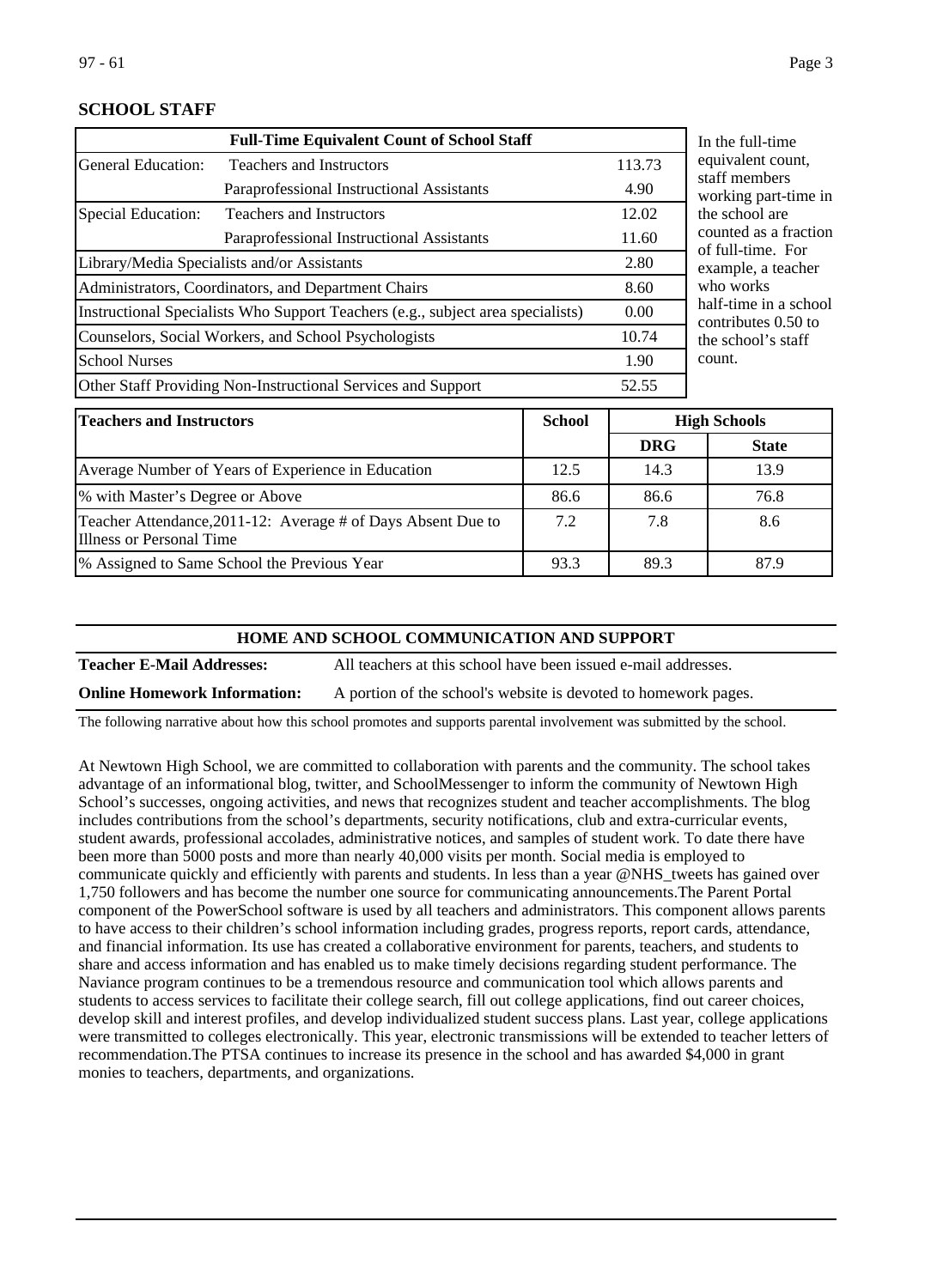| <b>Student Race/Ethnicity</b> |               |                |  |  |
|-------------------------------|---------------|----------------|--|--|
| <b>Race/Ethnicity</b>         | <b>Number</b> | <b>Percent</b> |  |  |
| American Indian               | 3             | 0.2            |  |  |
| Asian American                | 57            | 3.2            |  |  |
| <b>Black</b>                  | 16            | 0.9            |  |  |
| Hispanic                      | 91            | 5.2            |  |  |
| Pacific Islander              |               | 0.0            |  |  |
| White                         | 1,567         | 89.0           |  |  |
| Two or more races             | 26            | 1.5            |  |  |
| <b>Total Minority</b>         | 193           | 11.0           |  |  |

# **SCHOOL DIVERSITY**

## **Percent of Minority Professional Staff :** 7.8

## **Non-English Home Language:**

1.5 % of this school's students come from homes where English is not the primary language.The number of non-English home languages is 12

## **EFFORTS TO REDUCE RACIAL, ETHNIC AND ECONOMIC ISOLATION**

Below is the description submitted by this school of how it provides educational opportunities for its students to interact with students and teachers from diverse racial, ethnic, and economic backgrounds.

Newtown High School adheres to the Newtown Board of Education policy to promote a secure and positive school climate, conducive to teaching and learning that is free from threat, harassment and any type of bullying behavior. Newtown High School maintains a standing goal to reduce cruel and mean behaviors in the building. To this end, a school-based team initiated a consistent "Connections" schedule. The purpose was to establish a structured opportunity for healthy adult connections within the school. In our efforts to give students a greater voice in the school, we have extended and improved our informal student meetings with the principal to freshmen, sophomores, juniors, and seniors. Scheduled classes met with the principal and assistant principals to exchange ideas and discuss issues and concerns they may have about school. This program will be continued in the upcoming school year.Through our Principal Advisory Council (PAC), students have a regular, structured opportunity to participate in school decision making and efforts to improve the culture of school and the quality of education that we deliver.

# **STUDENT PERFORMANCE AND BEHAVIOR**

| <b>Physical Fitness: % Reaching</b><br><b>Health Standard on All Four</b><br>Tests* | <b>School</b> | <b>State</b> | % of Schools in State with Equal or<br><b>Lower Percent Reaching Standard</b> |
|-------------------------------------------------------------------------------------|---------------|--------------|-------------------------------------------------------------------------------|
| Grade 10                                                                            | 68.0          | 51.4         | 89.8                                                                          |

\*Includes tests for flexibility, abdominal strength and endurance, upper-body strength and aerobic endurance.

| <b>Advanced Placement Courses 2011-12</b>        | <b>School</b> | <b>State High Schools</b> |  |  |
|--------------------------------------------------|---------------|---------------------------|--|--|
| Number of Courses for which Students were Tested | 22            | 11.1                      |  |  |
| % of Grade 12 Students Tested                    | 63.5          | 28.6                      |  |  |
| 1% of Exams Scored 3 or More*                    | 80.8          | 71.1                      |  |  |

\*A score of three or higher is generally required for earning college credit.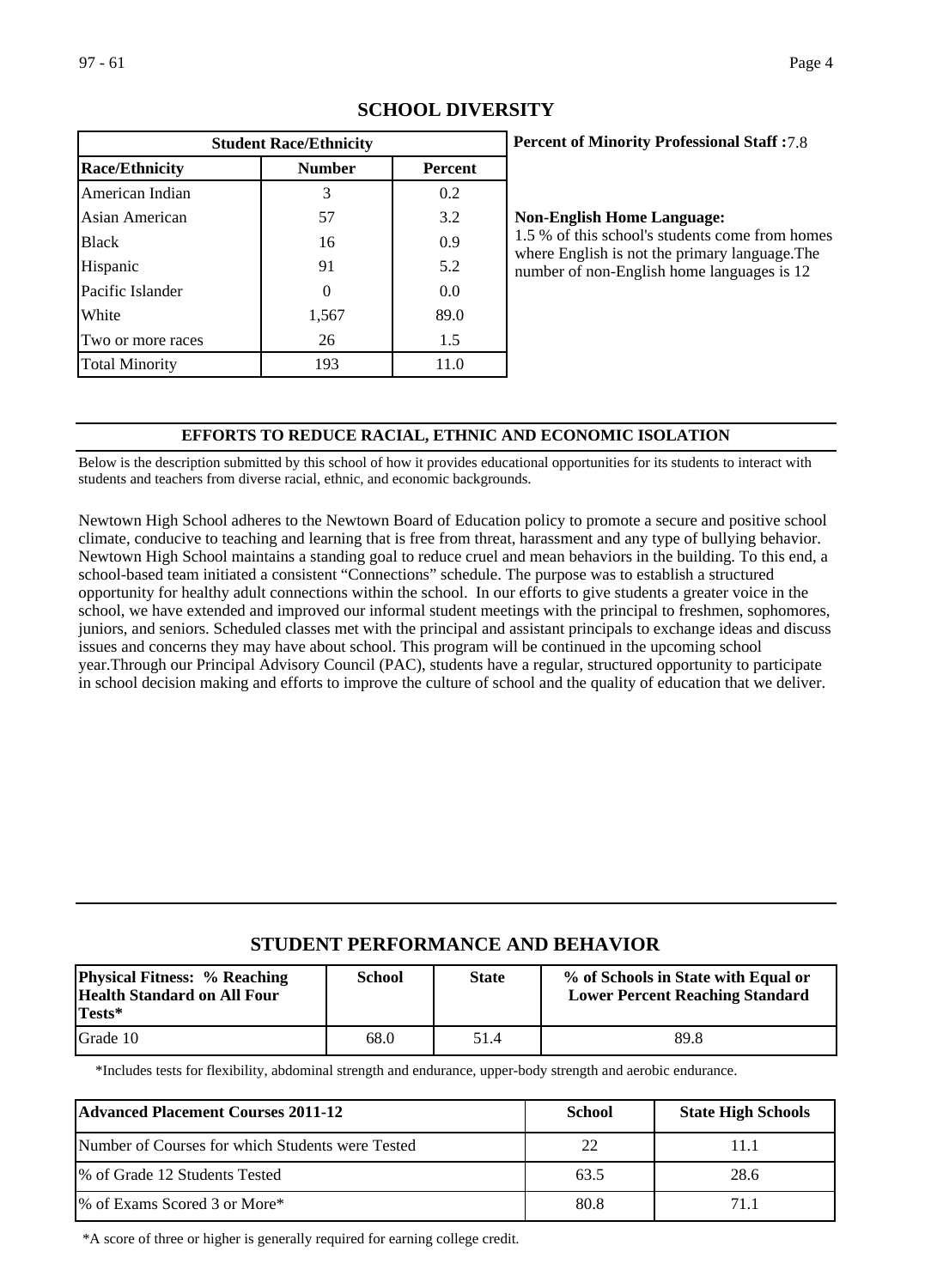**Connecticut Academic Performance Test, Third Generation, % Meeting State Goal.** The CAPT is

administered to Grade 10 students. The Goal level is more demanding than the state Proficient level, but not as high as the Advanced level, reported in the No Child Left Behind Report Cards. The following results reflect the performance of students with scoreable tests who were enrolled in the school at the time of testing, regardless of the length of time they were enrolled in the school. Results for fewer than 20 students are not presented. For more detailed CAPT results, go to [www.ctreports.com](http://www.ctreports.com/).

| <b>CAPT Subject Area</b>              | <b>School</b> | <b>State</b> | % of Schools in State with<br><b>Equal or Lower Scores</b> |
|---------------------------------------|---------------|--------------|------------------------------------------------------------|
| Reading Across the Disciplines        | 69.5          | 48.5         | 82.1                                                       |
| <b>Writing Across the Disciplines</b> | 80.4          | 62.1         | 79.6                                                       |
| <b>Mathematics</b>                    | 77.1          | 52.4         | 88.3                                                       |
| Science                               | 73.1          | 48.8         | 86.3                                                       |

To see the NCLB Report Card for this school, go to [www.sde.ct.gov](http://www.sde.ct.gov/) and click on "No Child Left Behind."

| <b>SAT®</b> I. The lowest<br>possible score on<br>each subtest is 200;<br>the highest possible<br>score is 800. | <b>SAT® I: Reasoning Test Class of</b><br>2012 |     | <b>School</b> | <b>State</b> |              |  | % of Schools in State with<br><b>Equal or Lower Scores</b>           |  |
|-----------------------------------------------------------------------------------------------------------------|------------------------------------------------|-----|---------------|--------------|--------------|--|----------------------------------------------------------------------|--|
|                                                                                                                 | Average Score:<br><b>Mathematics</b>           |     | 552           |              | 503          |  | 86.8                                                                 |  |
|                                                                                                                 | Critical Reading                               |     | 539           |              | 499          |  | 85.8                                                                 |  |
|                                                                                                                 | Writing                                        |     | 550           | 504          |              |  | 87.9                                                                 |  |
|                                                                                                                 | % of Graduates Tested                          |     | 98.2          | 78.5         |              |  | N/A                                                                  |  |
| <b>Graduation and Dropout Rates</b>                                                                             |                                                |     | <b>School</b> |              | <b>State</b> |  | % of Districts in State with<br><b>Equal or Less Desirable Rates</b> |  |
| Graduation Rate, Adjusted Cohort Rate 2012                                                                      |                                                |     | 95.1          |              | 84.8         |  | 69.6                                                                 |  |
| 2011-12 Annual Dropout Rate for Grade 9 through 12                                                              |                                                | 0.4 |               |              | 2.1          |  | 64.1                                                                 |  |

| <b>Activities of Graduates</b>            | <b>School</b> | <b>State</b> | <b>Student Attendance</b> | <b>School</b> | <b>State High</b><br><b>Schools</b> |
|-------------------------------------------|---------------|--------------|---------------------------|---------------|-------------------------------------|
| <sup>[96]</sup> Pursuing Higher Education | 90.2          | 82.6         |                           |               |                                     |
| [% Employed, Civilian and Military]       | 5.5           | 9.8          | 1% Present on October 1   | 95.7          | 94.3                                |

## **Disciplinary Offenses**

Disciplinary offenses committed by students include all serious offenses, offenses involving drugs, alcohol, or tobacco, and all incidents resulting in suspension or expulsion. In the 2011- 12 school year, 63 students were responsible for these incidents. These students represent 3.6% of the estimated number of students who attended this school at some point during the 2011-12 school year.

## **Truancy**

During the 2011-12 school year, 10 students qualified as truant under state statute. As these counts rely on school-level policies regarding unexcused adsences, they are not comparable between schools.

## **Number of Incidents by Disciplinary Offense Category, 2011-12**

| <b>Offense Category</b>          | <b>Location of Incident</b> |                       |  |
|----------------------------------|-----------------------------|-----------------------|--|
|                                  | School                      | <b>Other Location</b> |  |
| Violent Crimes Against Persons   | $\mathbf{\Omega}$           |                       |  |
| <b>Sexually Related Behavior</b> | 0                           | 0                     |  |
| Personally Threatening Behavior  | $\mathfrak{D}$              | $\mathfrak{D}$        |  |
| Theft                            | 6                           | ∩                     |  |
| Physical/Verbal Confrontation    |                             |                       |  |
| Fighting/Battery                 | 13                          | 0                     |  |
| <b>Property Damage</b>           | $\mathfrak{D}$              | $\mathbf{\Omega}$     |  |
| Weapons                          |                             | 0                     |  |
| Drugs/Alcohol/Tobacco            | 14                          | 6                     |  |
| <b>School Policy Violations</b>  | 40                          | 25                    |  |
| Total                            | 79                          | 34                    |  |